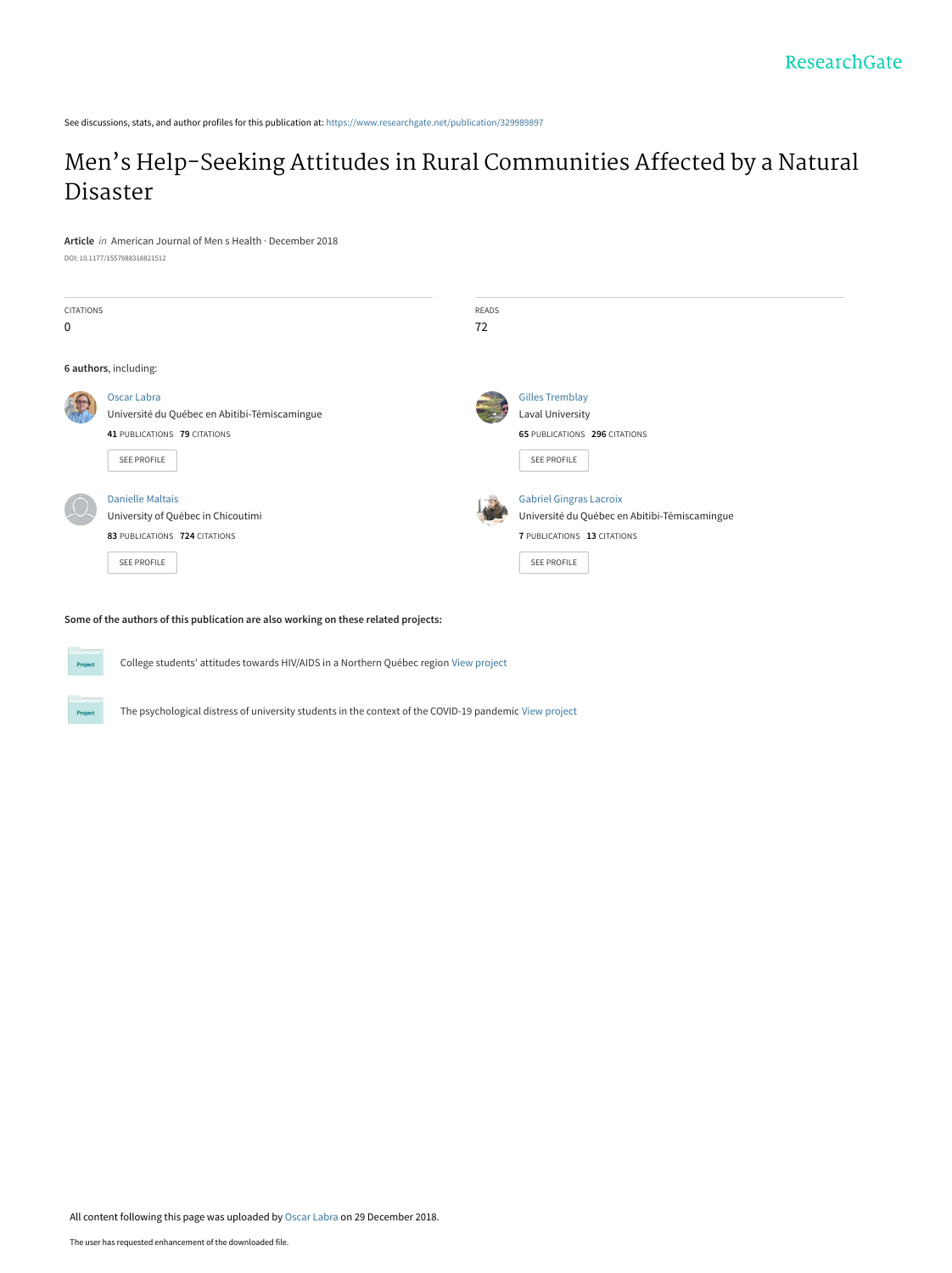# **Men's Help-Seeking Attitudes in Rural Communities Affected by a Natural Disaster**

American Journal of Men's Health  $1 - 12$ © The Author(s) 2018 Article reuse guidelines: [sagepub.com/journals-permissions](https://us.sagepub.com/en-us/journals-permissions) https://doi.org/10.1177/1557988318821512 DOI: 10.1177/1557988318821512 [journals.sagepub.com/home/jmh](http://journals.sagepub.com/home/jmh) **SSAGE** 

# Oscar Labra<sup>1</sup>, Robin Wright<sup>2</sup>, Gilles Tremblay<sup>3</sup>, Danielle Maltais<sup>4</sup>, **Ray Bustinza<sup>5</sup> , and Gabriel Gingras-Lacroix1**

## **Abstract**

The article describes a mixed methods study of help-seeking in men living in the Chilean Central Valley, following exposure to a major earthquake event in 2010. The results identify that, within the sample, positive attitudes toward help-seeking correlated with younger age, higher education levels, above-average incomes, and stable personal relationships. It appears that education plays a significant role in shaping such positive attitudes, particularly by influencing views of gender roles and help-seeking. Conversely, older men's reticence toward seeking help appeared linked to negative perceptions of available services and the influence of traditional notions of masculinity. The study concludes that adapting interventions and service offers to men's needs in rural contexts must include an ecosystemic analysis of their reality and incorporate an understanding of masculinity socialization processes.

### **Keywords**

men, help-seeking, rural, masculinity

Received September 17, 2018; revised October 31, 2018; accepted December 3, 2018

Within the scope of the present study, help-seeking is defined as the act of reaching out toward others within a personal or institutional support network in order to obtain help (Barney, Griffiths, Jorm, & Christensen, 2006; Rickwood, Deane, Wilson, & Ciarrochi, 2005). The help sought may be psychological, social, or material in nature. Various obstacles may hinder or inhibit helpseeking, including cultural attitudes and expectations, negative experiences of help services, doubts about confidentiality and privacy, as well as lack of information about available services (Lynch, Long, & Moorhead, 2018; McCann & Lubman, 2018; Seamark & Gabriel, 2018; Topkaya, 2015).

When facing problems that affect physical and mental health, including social exclusion, older men have more difficulty seeking help than other groups. As Roy, Tremblay, Oliffe, Jbilou, and Robertson (2013) argue, older men's self-sufficiency beliefs, rooted in traditional masculinity, have negative consequences that inhibit helping relationships: for example, feelings of self-sufficiency, linked with traditional male gender roles. According to Robertson, Elder, and Coombs (2010) and Sturgeon and Morrissette (2010), traditional masculinity in rural contexts is linked

with practices from which men derive pride and a sense of autonomy. That same sense of autonomy or independence is one of the factors in men's reticence toward help-seeking in the face of difficulties, such as stress and mental health problems, that affect their quality of life (Berger, Addis, Green, Mackowiak, & Goldberg, 2013), and this seems particularly true of rural communities (Hull, Fennell, Vallury, Jones, & Dollman, 2017).

In addition, Polain, Berry, and Hoskin (2011) note that cultural and institutional practices in health and social services networks are not adapted to the needs of older

1 Department of Human and Social Development, Université du Québec en Abitibi-Témiscamingue, Rouyn-Noranda, QC, Canada  $^{2}$ School of Social Work, Windsor University, Windsor, ON, Canada <sup>3</sup>School of Social Work, Laval University, QC, Canada  $^4$ Department of Human and Social Sciences, Université du Québec à Chicoutimi, Chicoutimi, QC, Canada 5 National Institute of Public Health of Quebec, QC, Canada

#### **Corresponding Author:**

Oscar Labra, Department of Human and Social Development, Université du Québec en Abitibi-Témiscamingue, 445 boulevard de l'Université, J9X5E4 Rouyn-Noranda, QC, Canada. Email: [Oscar.labra@uqat.ca](mailto:Oscar.labra@uqat.ca)

Creative Commons Non Commercial CC BY-NC: This article is distributed under the terms of the Creative Commons  $\odot$  $\left($ Attribution-NonCommercial 4.0 License (http://www.creativecommons.org/licenses/by-nc/4.0/) which permits non-commercial use, reproduction and distribution of the work without further permission provided the original work is attributed as specified on the SAGE and Open Access pages (https://us.sagepub.com/en-us/nam/open-access-at-sage).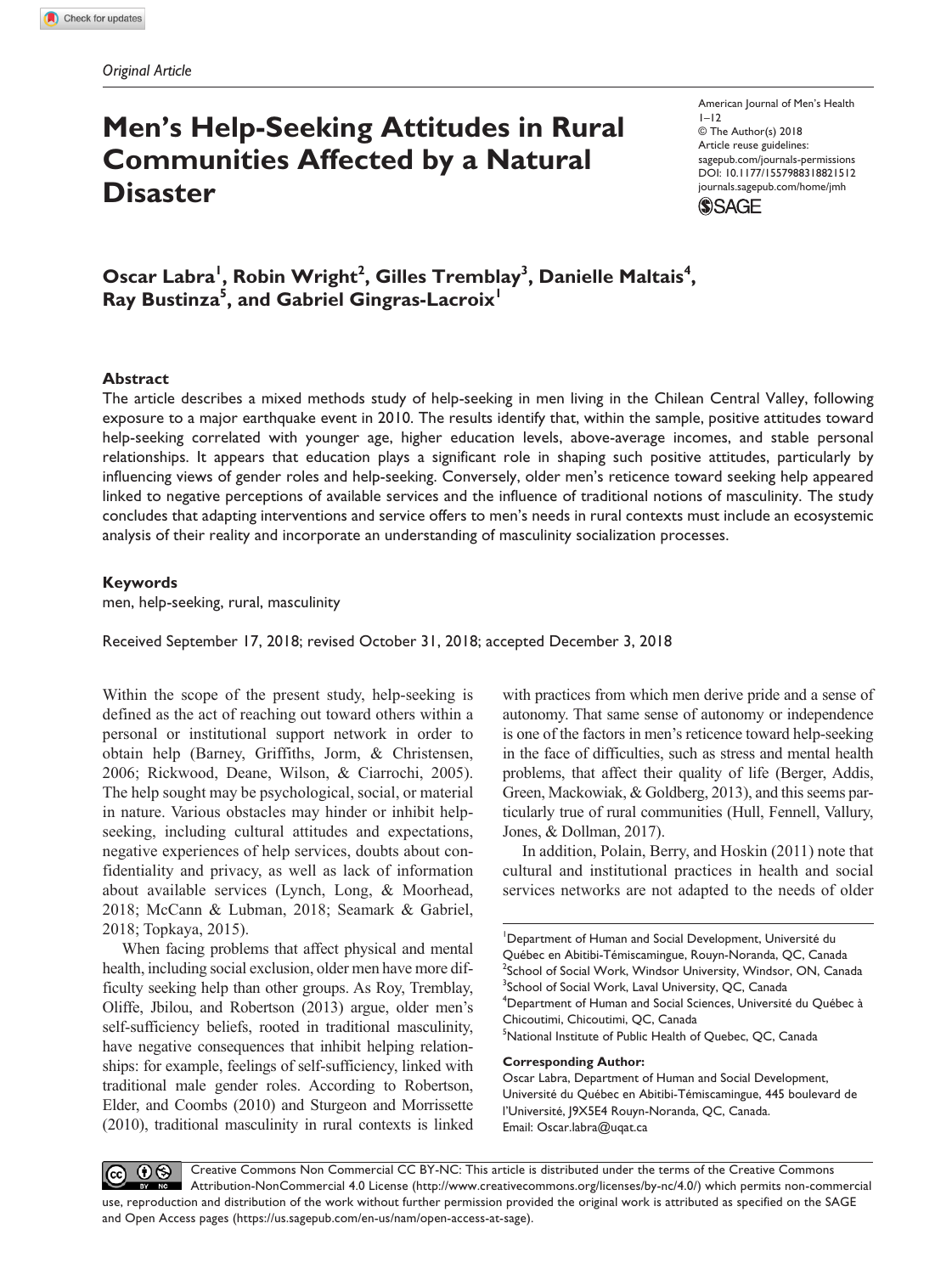men, which undoubtedly constitutes a hindrance to their help-seeking. Professional support services are limited in rural regions (Fragar et al., 2010) and, as Seidler, Dawes, Rice, Oliffe, and Dhillon (2016) conclude based on a thorough literature review, men are more likely to seek help when the offer of services is accessible, relevant, and engaging. Moreover, studies have confirmed a reticence toward seeking help among rural men in particular (Berry, Hogan, Owen, Rickwood, & Fragar, 2011; Hull et al., 2017; Polain et al., 2011; Roy, 2014) and among all men in general (Labra, Tremblay, Ependa, & Gingras-Lacroix, 2018; Roy & Tremblay, 2015; Tremblay et al., 2016; Yousaf et al., 2015).

A number of other factors, however, favor men's engagement in help-seeking processes, whether in the context of exposure to a traumatic event or in the course of daily life (Labra et al., 2018). Spousal support, the perception that consulting a professional is necessary, as well as the availability offer of health and social services are all factors that can either motivate or dissuade men's help-seeking. Frequently, it is men's spouses or other women in their close environment who seek help on their behalf or play a significant role in men's decision to seek help (Harding & Fox, 2015; Tremblay et al., 2016). Many men do not receive sufficient social support, which is an aggravating factor of mental and physical health problems (Alston, 2012; Berry et al., 2011; Rousseau, Parent, & Perrier, 2010). Moreover, social isolation among older men is more pronounced in rural regions (Polain et al., 2011).

# *Study Setting*

The municipality of Pencahue, located in the Chilean Central Valley, covers an area of  $956.8 \text{ km}^2$  and has a population of 8,315 residents (Pladeco, 2013), or 0.83% of the region's total population, at a density of 8.69 people per square kilometer. Overall, 7.5% of the region's inhabitants live in poverty (CASEN, 2011). Pencahue has seven health facilities operating under the direction of the municipal Health Department. Overall, 91.11% of the municipality's population is registered with primary health-care services; of this number, 57.44% are registered at Pencahue's rural clinic or at the Lo Figueroa community family health center; the other 42.56% are registered with other rural health facilities. A large majority of Pencahue's work force approximately 76% or 1,978 people—is engaged in agriculture, livestock farming, hunting, and forestry (Fuentes Lagos, 2014). Pencahue's territorial distribution and infrastructure conditions are problematic: many villages are isolated from the center and from one another, not least because of an inadequate road system and inefficient telephone connections; as well, problems with waste disposal and drinking water supplies are frequent (Fuentes Lagos, 2014).

2 *American Journal of Men's Health*

The present study aims to contribute to the body of knowledge on help-seeking, specifically as relates to men exposed to natural disasters in rural Latin American communities and their needs in terms of social services and support. Thus, the objectives of the study were to: (a) identify motivations and hindrances affecting men's helpseeking and (b) identify men's needs in terms of social services and support. The results of the present study will serve to provide intervention pathways for health and psychosocial personnel working with men, as well as to guide future research into men's help-seeking in rural contexts.

# **Conceptual Framework**

The ecosystemic model, originating in the work of Bronfenbrenner (1977), is frequently employed in analyses of the complex relationships between individuals and the environments they inhabit. The model proves equally relevant in analyzing the reactions of men to loss, as well as the diverse causes of male depression. In the ecosystemic model, the environment is represented as a nested hierarchy of mutually reciprocal systems. The innermost layer of the model is the ontosystem, which relates to an individual's personal attributes, such as age and sex, but also skills and abilities. Second is the microsystem, which includes family and social relationships, including all roles and activities experienced by the individual, whether at home, at school, at work or any other interactive setting. Next, the mesosystem includes the links between the different social settings in which the individual functions, for example, between family and work, or between work and health or social services. The next layer above is the exosystem, which includes social contexts that affect individuals without necessarily involving them directly, such as social institutions and policies. The penultimate layer is the macrosystem: the domain of overarching cultural values, norms, and ideologies, which are specific to different cultures and which influence individuals' decisions and behaviors. The last, outermost layer of the model is the chronosystem, which represents processes operating over time, such as the accumulation of positive and negative experiences during periods of change and increased vulnerability.

In the case of health problems manifesting subsequent to exposure to a natural disaster, the ecosystemic model offers a broad and comprehensive perspective that considers not only the individual, but also the various environments or systems that variously contribute to or mitigate problems. In terms of practices, the model goes beyond a narrow focus on individuals to include also the dynamic interactions between subject and environment. The ecosystemic approach prompts an inclusive consideration of the spiral of events and circumstances that can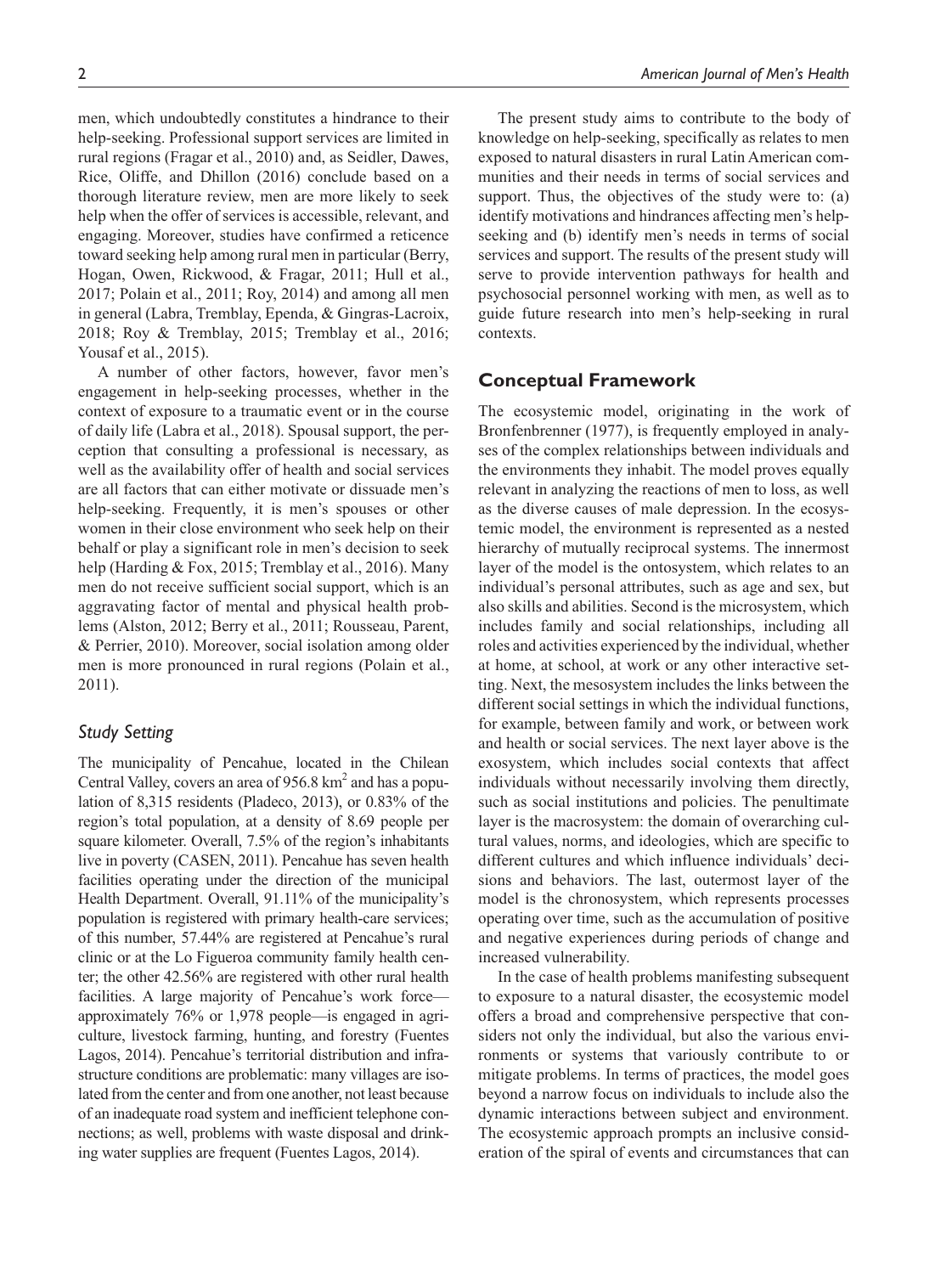lead an individual—defined by personal characteristics and living within specific family, social, and cultural contexts—to experience mental health problems following an experience of loss. This conceptual framework, therefore, provides a lens through which to identify positive and negative factors, originating from the spectrum of systems outlined above, which affect the lives of individuals exposed to natural disasters.

# **Methodology**

The researchers elaborated a mixed methods research design consistent with stated study objectives. The study was exploratory, since it involved a small number of participants ( $N = 45$ ) and because little is known about helpseeking in men living in rural Chilean communities affected by the earthquake event of  $2010<sup>1</sup>$ 

### *Participant Recruitment*

The sample was obtained using a nonprobabilistic procedure. Initial participants were referred to the researchers by social workers at community health centers in Pencahue and Lo Figueroa. Additional participants were subsequently recruited through snowball sampling (Goodman, 1961; Handcock & Gile, 2011), that is, as referrals from the initial participants. The method proved well-adapted to the recruitment objectives, since each participant referred another man who met the necessary criteria. The first eight interviews were conducted at the offices of the community health centers in Pencahue and Lo Figueroa. All subsequent interviews  $(n = 37)$  were carried out at the homes of participants. Individual interview schedules were established separately with each participant. Only one of the men contacted for participation declined to take part in the study, citing a lack of availability in his schedule.

The primary researcher conducted data collection during the period December 2016–February 2017, in semidirected, face-to-face interviews recorded on audio media and subsequently transcribed in their entirety. The interviews addressed a range of themes in order to construct a comprehensive profile of participants' perspectives on help-seeking, personal values, social roles, and experiences with social and health services. The interview questionnaire was adapted from an instrument initially designed for a study of men's psychosocial and health needs, carried out in the Canadian province of Québec in 2014 (Tremblay et al., 2016). A Spanish-language adaptation of the instrument was produced using a double backtranslation method in order to maximize question validity. Participants' sociodemographic characteristics were collected through a short questionnaire comprised of closed questions.

# *Data Analysis*

The collected qualitative data were processed using a thematic analysis, consisting of six phases: (a) familiarization with the collected data through repeated examinations of participant interview audio recordings and transcripts; (b) generation of initial codes; (c) identification of themes in the coded material; (d) review of the themes, seeking a complete description of the phenomenon under study; (e) definition and naming of themes; and (f) presentation of results and discussion. The data were subjected to binary classification, by age group, into men aged 54 and younger and men aged 55 and older, a division established in reference to the Canadian statistical classification of individuals aged 55 and older as senior citizens (Statistique Canada, 2015).

# *Ethical Considerations*

The present study was validated by the Université du Québec en Abitibi-Témiscamingue research ethics committee (CER-UQAT, Ethics certificate number: 2016-0) and Laval University (Ethics certificate number: 2016- 285) and posed no risks to the physical or psychological health of participants. Respondents' nominative data were retained on paper in a locked file cabinet accessible only to one designated member of the research team. All participants were attributed pseudonyms in order to ensure their confidentiality during data analysis and interpretation. The interview transcripts and database will be destroyed 5 years after the conclusion of the study. A consent form, approved by the ethical research committee at Université du Québec en Abitibi-Témiscamingue, was presented to participants prior to each interview. All respondents participated on an entirely voluntary basis and could at any time and without consequence opt out of the study without justifying their decision.

# *Sociodemographic Characteristics of Participants*

Table 1 presents the sociodemographic characteristics of the 45 study participants. As the table illustrates, 55.6% (*n*  $= 26$ ) of the sample were men aged 54 and younger, while 44.4% (*n* = 19) were men aged 55 and older. Overall, 40% (*n* = 18) were single, 28.9% (*n* = 13) were married, 11.1%  $(n = 5)$  lived with an unmarried partner, 13.3%  $(n = 6)$ were divorced or separated, and  $6.7\%$  ( $n = 3$ ) were widowers. Thirty-one percent of participants had children. In terms of occupation, a significant proportion were retired  $(42.2\%; n = 19)$ , followed by those who were selfemployed (33.3%;  $n = 15$ ) and those who had regular employment in agriculture  $(22.2\%; n = 10)$ . The majority of participants had completed the equivalent of primary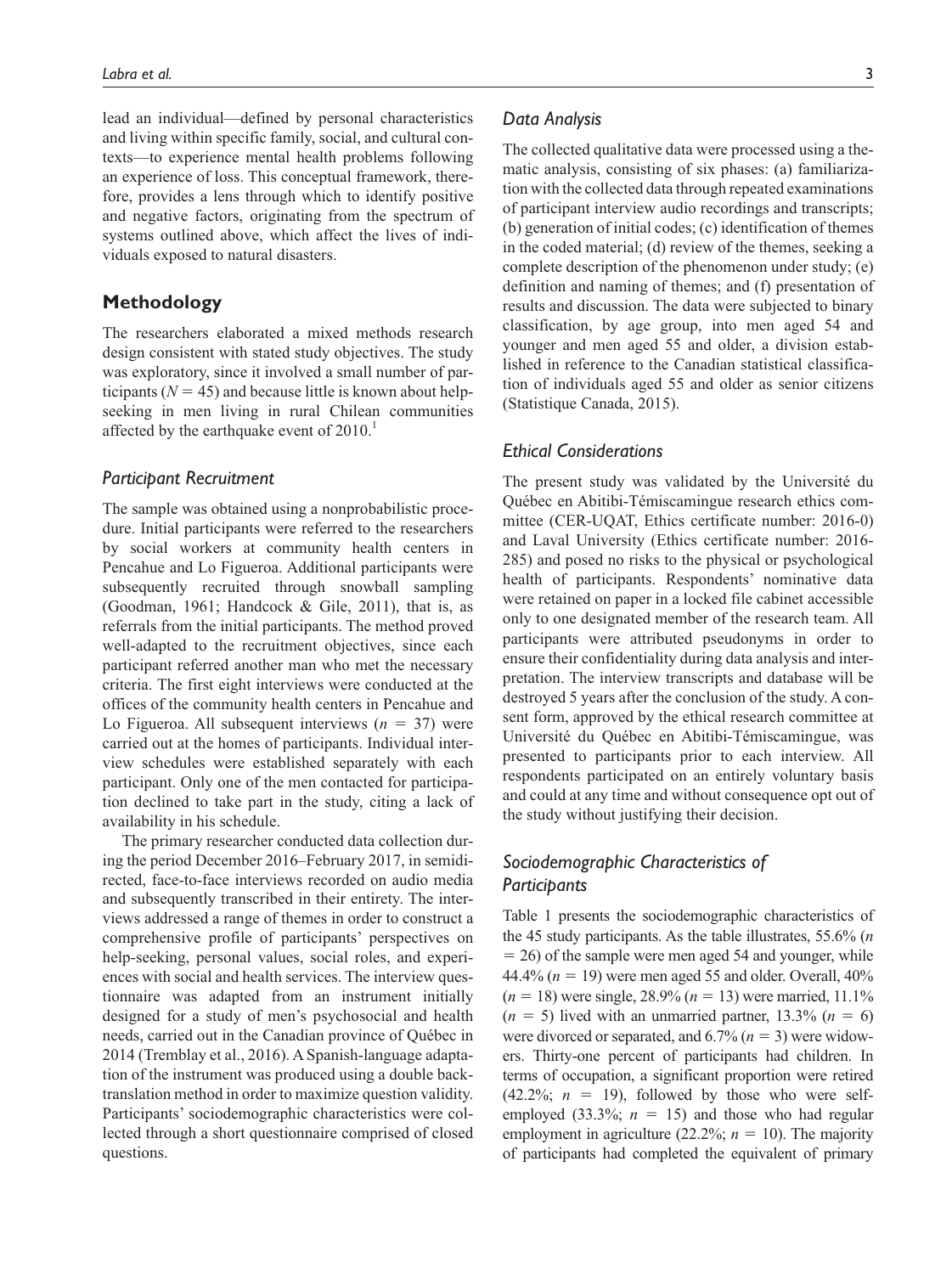**Table 1.** Sociodemographic Characteristics of Participants.

| Characteristics         | $N = 45$ | %            |
|-------------------------|----------|--------------|
| Age, years              |          |              |
| $18 - 54$               | 25       | 55.6         |
| $55+$                   | 20       | 44.4         |
| Marital status          |          |              |
| Single                  | 18       | 40.0         |
| Married                 | 3        | 28.9         |
| Spouse of fact          | 5        | $\mathsf{H}$ |
| Divorced/separated      | 6        | 13.3         |
| Widower                 | 3        | 6.7          |
| Children                |          |              |
| Yes                     | 31       | 68.8         |
| No                      | 4        | 31.2         |
| Occupation              |          |              |
| Autonomous              | 15       | 33.3         |
| Under contract          | 10       | 22.2         |
| Student                 | I        | 2.2          |
| Unemployment            | $\Omega$ | 0.0          |
| Retired                 | 9        | 42.2         |
| <b>Studies</b>          |          |              |
| Primary education       | 32       | 71.1         |
| High school             | 10       | 22.2         |
| College                 | 3        | 6.7          |
| University degrees      | 0        | 0.0          |
| Monthly pay (US\$)      |          |              |
| Less than \$425         | 34       | 75.6         |
| From \$426 to \$770     | 7        | 15.6         |
| From \$771 to \$1,078   | 3        | 6.7          |
| From \$1,079 to \$1,540 | ı        | 2.2          |

schooling  $(71.1\%; n = 32)$ , while 22.2%  $(n = 10)$  had obtained a secondary education diploma. Table 1 also shows that a majority of respondents  $(75.6\%; n = 34)$ reported monthly incomes below minimum-wage levels,<sup>2</sup> reflecting the local population's economic vulnerability. All participants had been exposed to the earthquake of 2010.

# **Results**

The present section will first focus on study results in relation to help-seeking, discussing the data in terms of propensity to seek help in correlation with key sociodemographic variables, as well as participants' attitudes toward help-seeking. Participants' perceptions of gender roles will also be examined. Finally, the discussion will address participants' relationship with health and social services, including frequency of consultation and attitudes toward professionals.

# *Propensity to Seek Help in Correlation With Key Sociodemographic Variables*

When asked about the probability that they would seek help or advice in the event of difficult circumstances or emotional problems, 64.4% (*n* = 29) of participants manifested a strong intent to seek help (see Table 2). The results identify that the factors most likely to predispose men to seek help are, in order of frequency in the collected data: employment, secondary or higher education, income above \$435, and living with a partner. As the most frequently noted variable among the 29 men who manifested a strong intention to seek help when in need, employment appears as a highly important factor of the initial impetus towards help-seeking among men living in rural communities who participated in the present study. Men with employment were more likely to state that they would react to situations of need by seeking help. The following testimony illustrates one respondent's openness toward help-seeking:

I am the man of the house, I am the one who has always worked to provide for my family. So if I do not feel well, right away I ask my wife to treat me or take care of me, because I cannot leave my job. That is something I cannot do: to feel like a superman and ask no one for help when I do not feel well. Without work, what do we do, me and my family? If I am sick or if I have a problem, I knock on doors to find a solution. My farming work is important to me and I take care to stay healthy so I can be up to the demands of the job. (Basilio, 64 years)

The respondents' education levels were also analyzed as a factor in help-seeking, using proportion as a measure of relative frequency. The results identify that the most educated respondents were proportionally most favorable to help-seeking  $(76.9\%; n = 34)$ . Income also appeared as an important factor in the results: men earning salaries above minimum-wage levels (72.7%; *n* = 32) were more open toward help-seeking; conversely, those living in conditions of economic vulnerability were disinclined to seek help. In terms of civil status, a markedly greater proportion of men with a partner (72.2%;  $n = 32$ ) than those who were single (59.3%;  $n = 27$ ) answered favorably to the notion of seeking help (Table 2).

# *Men's Attitudes Toward Help-Seeking*

Participants expressed reservations about seeking help in difficult situations. The data reveal numerous hindrances to help-seeking, particularly among men aged 55 and older. Significant proportions of men in this age group indicated that they: want to resolve difficulties on their own even when seeking help would make a situation easier (94.7%;  $n = 42$ ); attempt to solve problems alone (100.0%;  $n =$ 45); feel their pride would suffer if they needed to ask for help (94.7%;  $n = 42$ ); keep their problems to themselves (94.7%;  $n = 42$ ). However, significant majorities of participants also responded favorably to the possibility of seeking help from a physical health professional (78.9%;  $n = 35$ ) and from mental health and psychosocial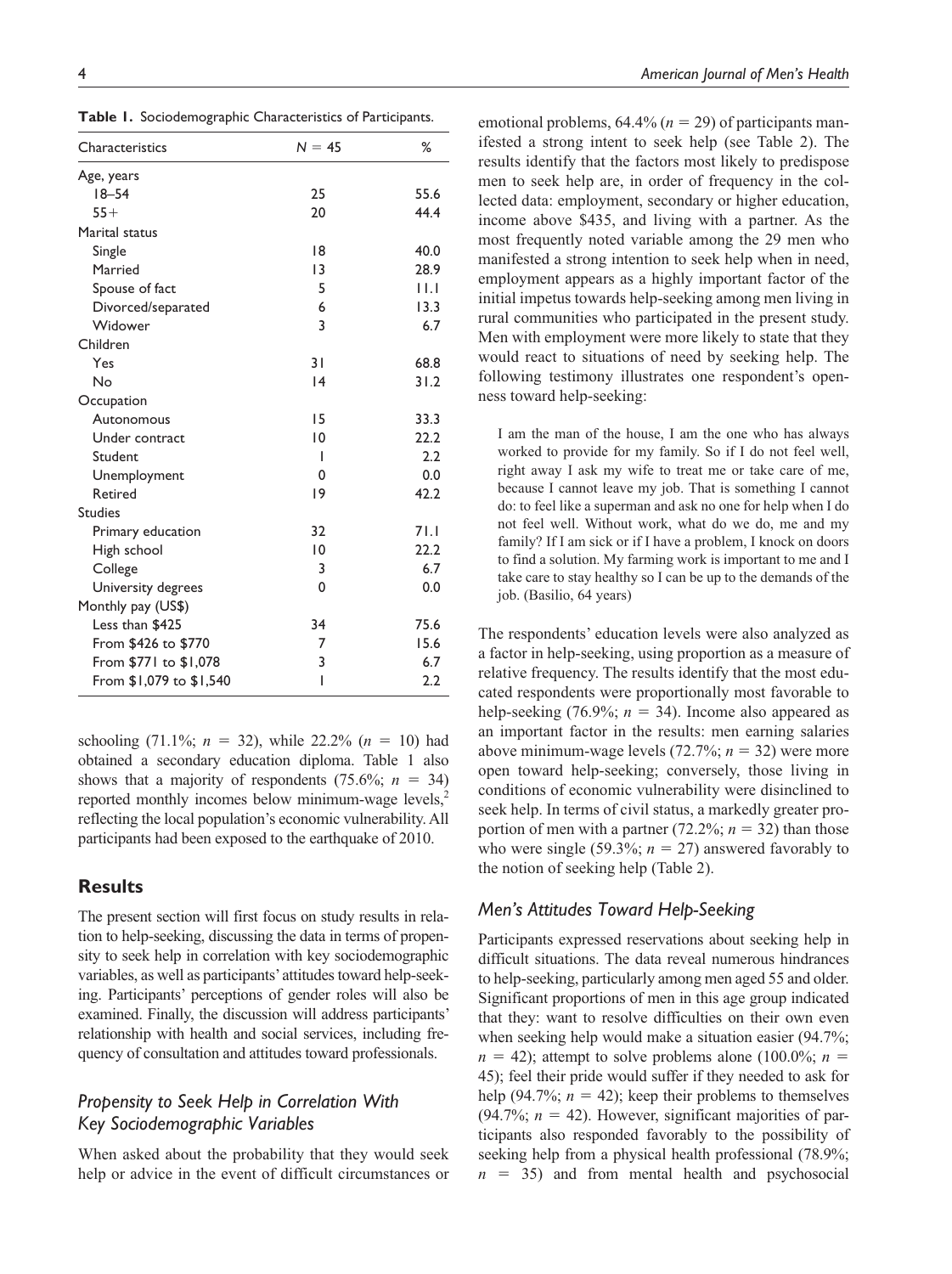**Table 2.** Help-Seeking.

| Characteristics                               | Unlikely $(1, 2, 3)$<br>n(%) | Neutral (4)<br>$n$ (%) | Very probable (5, 6, 7)<br>$n$ (%) |
|-----------------------------------------------|------------------------------|------------------------|------------------------------------|
| Interviewed ( $N = 45$ )                      | 11(24.4)                     | 5(11.1)                | 29(64.4)                           |
| Age                                           |                              |                        |                                    |
| 18–54 years ( $n = 26$ )                      | 7(26.9)                      | 2(7.7)                 | 17(65.4)                           |
| 55 years old and over $(n = 19)$              | 4(21.1)                      | 3(15.8)                | 12(63.2)                           |
| Civil status                                  |                              |                        |                                    |
| Single (a, d, e) $(n = 27)$                   | 8(29.6)                      | 3(11.1)                | 16(59.3)                           |
| Married or spouse of fact (b, c) ( $n = 18$ ) | 3(16.7)                      | 2(11.1)                | 13(72.2)                           |
| Children                                      |                              |                        |                                    |
| Yes ( $n = 30$ )                              | 7(23.3)                      | 4(13.3)                | 19(63.3)                           |
| No ( $n = 15$ )                               | 4(26.7)                      | 1(6.7)                 | 10(66.7)                           |
| Occupation                                    |                              |                        |                                    |
| With a job (a, b) $(n = 25)$                  | 3(12.0)                      | (4.0)                  | 21(84.0)                           |
| Unemployment (c, d, e, f) ( $n = 20$ )        | 8(40.0)                      | 4(20.0)                | 8(40.0)                            |
| Study                                         |                              |                        |                                    |
| Primary education ( $n = 32$ )                | 9(28.1)                      | 4(12.5)                | 19(59.4)                           |
| High school + $(n = 13)$                      | 2(15.4)                      | (7.7)                  | 10(76.9)                           |
| Monthly pay (US\$)                            |                              |                        |                                    |
| Less than $$425 (n = 34)$                     | 8(23.5)                      | 4(11.8)                | 22(64.7)                           |
| \$426 and more $(n = 11)$                     | 3(27.3)                      | 0(0.0)                 | 8(72.7)                            |

intervention professionals  $(73.7\%; n = 33;$  see Table 3). Some participants, however, stated that the words "seeking help" were not part of their lives and that men in their communities simply do not think along those lines:

Here in the countryside it is not easy for us men to go ask for help. That is something we never do, or very rarely. Because if I have a problem with something, I pay to have it fixed. If we need something in the house, I and my wife or my children, we manage to resolve the problems. But if I have a problem I will not say anything to my neighbors. I have no friends, just my family. So I will fix it! This is something I learned from my father and I am like that all the time! (Dionisio, 76 years)

Men in the 54-and-younger age group  $(n = 26)$  were more open to the idea of receiving help from someone and expressed more positive attitudes toward help-seeking than did older men. A respondent discussed changes in younger men's attitudes toward seeking advice and even help from other men:

If I have something like distress or if something is hurting me I talk to my friends first. I think that older people here have the mentality that talking about your things or going to the community health center or to see a social worker are not things for men (Orlando, 57 years).

The cross-referencing of collected data on help-seeking and the education variable reports that higher education levels correlate with openness toward help-seeking (Table 3).

# *Gender Roles*

When social roles were addressed in participant interviews, significantly different results were obtained in relation to the age variable. Specifically, 94.7% (*n* = 42) of men aged 55 or older manifested difficulty in communicating affective needs to their partners, compared with 84.6%  $(n = 38)$  of those in the 54-and-younger age group. Similar differences were noted in results for difficulties in expressing feelings of tenderness (100.0% vs. 88.5%), showing emotion (94.7% vs. 61.5%), and embracing another man (94.7% vs. 65.4%). Likewise, men aged 55 or older were proportionally more likely to say that work frequently takes precedence over the household, the family, health, and leisure (84.2% vs. 57.7%). They were also more likely to say that they experienced difficulties in talking about feelings during sexual relations (100.0% vs. 61.5%). A respondent's testimony reflects these results:

For me, a man has to remain a man. I do not like people who get cuddly and that kind of thing! Me, I greet people with a strong and firm handshake, and it ends there. I do not talk about my personal things with others, because you know that if you do everyone could find out about it! (Efrain, 82 years)

Correlations of data on social roles and the education variable (primary education compared with secondary or higher) resulted in smaller differences than those observed in relation to age. The two elements that produced some differences were: feeling uncomfortable embracing another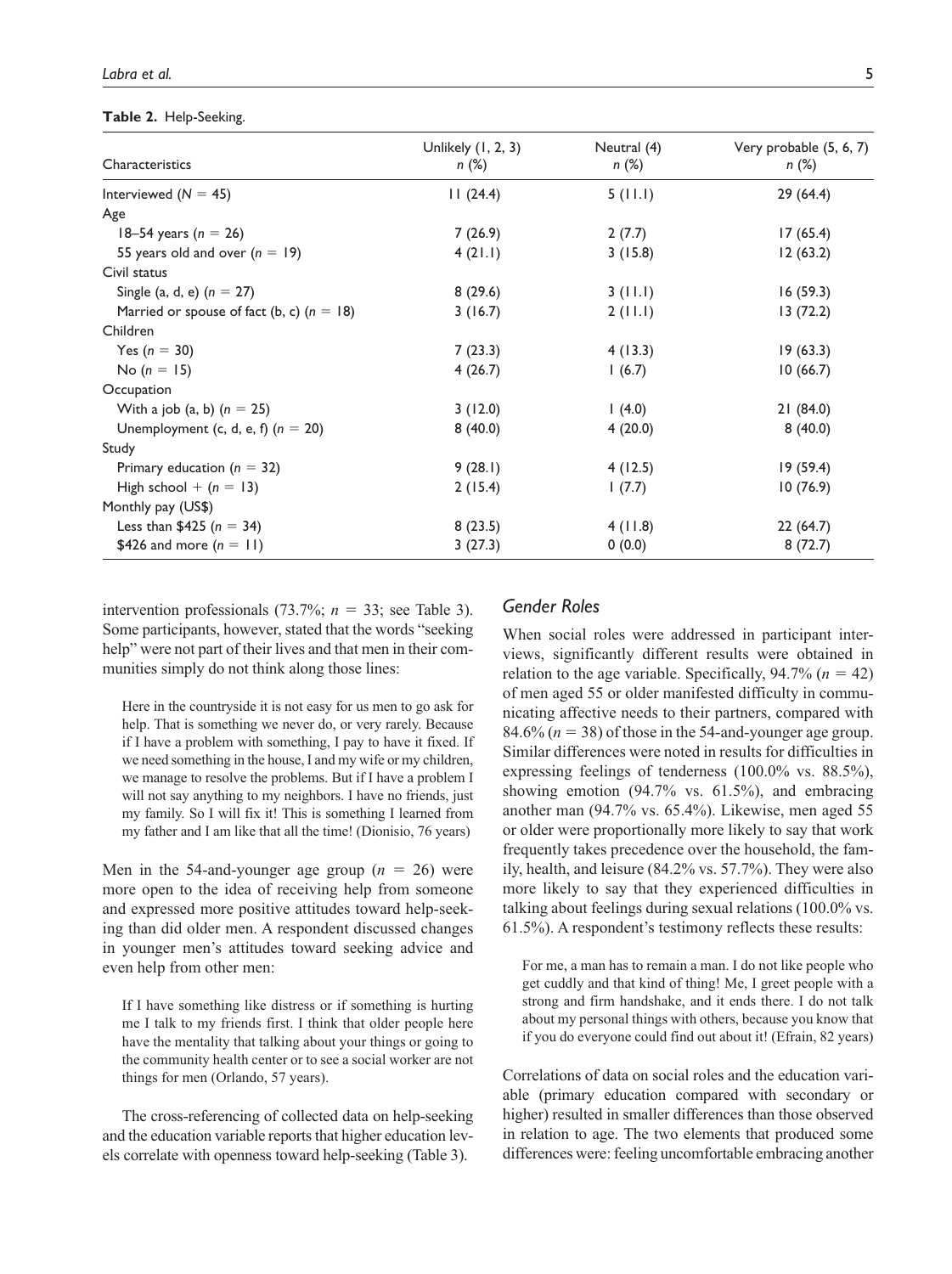|                                                                                                                        | Age                          |                            | Education             |                                     |
|------------------------------------------------------------------------------------------------------------------------|------------------------------|----------------------------|-----------------------|-------------------------------------|
| <b>Ouestions</b>                                                                                                       | 54 and younger<br>$(n = 26)$ | 55 and older<br>$(n = 19)$ | Primary<br>$(n = 32)$ | Secondary or<br>higher ( $n = 13$ ) |
| Even if I know that by asking for help I could resolve my<br>problems more easily, I hesitate to do so                 | 50.0%                        | 94.7%                      | 71.9%                 | 61.5%                               |
| When I am sad or preoccupied and someone tries to help me it<br>annoys me                                              | 34.6%                        | 68.4%                      | 50%                   | 46.2%                               |
| I am comfortable consulting a physical health professional (family<br>physician, chiropractor, dentist, etc.)          | 69.2%                        | 78.9%                      | 68.8%                 | 84.6%                               |
| I am comfortable consulting a psychosocial intervention<br>professional (psychologist, social worker, counselor, etc.) | 65.4%                        | 73.7%                      | 59.4%                 | 5.0%                                |
| When I have a problem, I try to resolve it by myself                                                                   | 84.6%                        | 100.0%                     | 87.5%                 | 10.0%                               |
| I prefer keeping my problems to myself                                                                                 | 88.5%                        | 94.7%                      | 87.5%                 | 5.0%                                |
| When I need to ask for help, my sense of pride is affected                                                             | 73.1%                        | 94.7%                      | 78.1%                 | 5.0%                                |

### **Table 3.** Men's Attitudes Toward Help-Seeking.

man  $(81.3\%$  [ $n = 36$ ] of men with primary-level education responded *strongly agree* compared with 69.2% [*n* = 31] of those with higher education levels) and giving precedence to work over the household, family, health, and leisure (as was the case for  $84.2\%$  [ $n = 37$ ] of participants with a primary education compared to  $71.9\%$  [ $n = 32$ ] among those with secondary or higher education).

As for personal values,  $100\%$  ( $n = 45$ ) participants were unanimous in stating that the things that mattered most to them were: family, work, responsibility, surpassing oneself, and autonomy. Discussing the importance of family and surpassing oneself, one man stated:

The family, for me, is the most important thing I have. For my family, I would do anything. I work so that my wife and my children, who are grown up now, can be well and lack nothing. They were in a way the driving force so that I could succeed in my life as an agricultural worker, which I have always done, and so that my children may become better people than I was. (Sergio, 53 years)

However, less variance was noted in responses to questions on the value attributed to friends, money, pleasure, and the consumption of material goods.

# *Characteristics of Available Services Affecting Men's Help-Seeking Choices*

All participants aged 55 and older responded that when needing to consult with health or social services, the qualities they look for most are: confidentiality, welcoming staff, and professionalism (Table 4). Participant testimonies illustrate the importance men attach to confidentiality: "If I go consult at the municipal center or the community health center, I want to feel welcomed and, above all, that whatever I talk about with the social

worker will remain confidential between her and me!" (Marcelo, 59 years). Similarly, another participant noted: "For me, the most important thing about [health and social] services is confidentiality. I want the social workers and doctors to really respect that principle. We live in an area where everyone knows everyone" (Raúl, 65 years).

Among those aged 54 and younger, however, a climate of trust and service centers' reputation carried the most weight, followed by evening and weekend availability, and a welcoming staff. It is worth noting, as well, that the gender of professionals was the characteristic least frequently described as important by participants in both groups, producing results of 20.8% for men aged 54 and under, compared with 23.5% among older respondents. The following testimony illustrates the concerns of younger participants for extended service hours at health centers:

For myself, what I want is that we can have access to professionals at any time, including weekends. Sometimes you fall ill in the middle of the night or during the weekend and we do not have access to services like in the big cities, like a doctor who can take care of you. I think, for example, about older, more vulnerable people, they do not have time to wait if they get sick. (Exequiel, 38 years)

In terms of results according to education levels, a high proportion of men with primary-level education described a climate of trust (that is, one where men feel free to talk openly about problems without fear that their personal information may be disclosed) and good reputation as important, while welcoming staff and weekend availability ranked second in importance for this group. Men with secondary or higher education placed most importance on confidentiality, welcoming staff, and professionalism.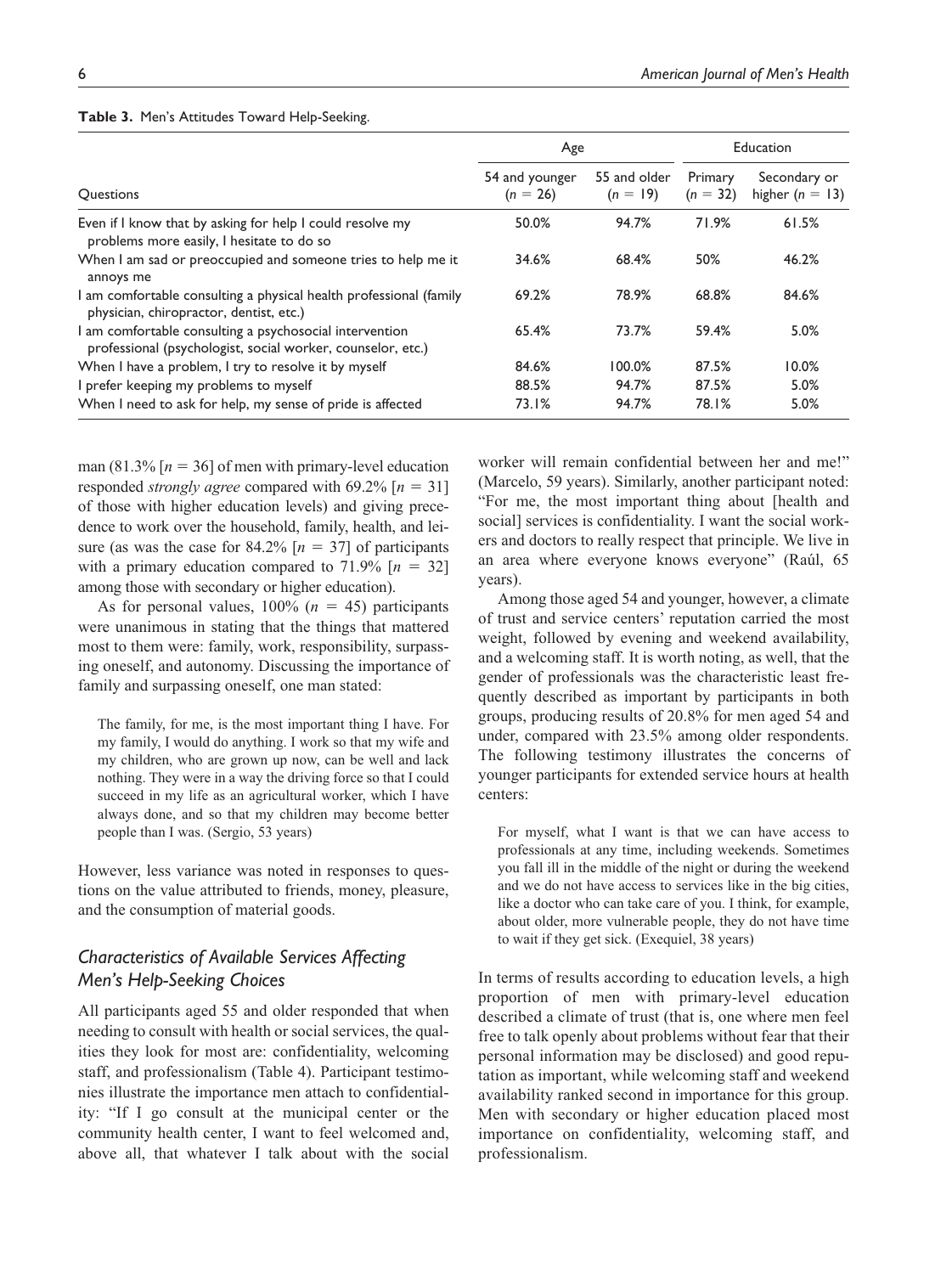|                                    | Age                          |                            | Education             |                                     |  |
|------------------------------------|------------------------------|----------------------------|-----------------------|-------------------------------------|--|
| Characteristics                    | 54 and younger<br>$(n = 24)$ | 55 and older<br>$(n = 17)$ | Primary<br>$(n = 29)$ | Secondary or<br>higher ( $n = 12$ ) |  |
| Confidentiality                    | 91.7%                        | 100.0%                     | 93.1%                 | 100.0%                              |  |
| Welcoming staff                    | 95.8%                        | 100.0%                     | 96.6%                 | 100.0%                              |  |
| Availability evenings and weekends | 95.8%                        | 94.1%                      | 96.6%                 | 91.7%                               |  |
| Not feeling judged                 | 75.0%                        | 88.2%                      | 82.8%                 | 75.0%                               |  |
| Waiting times                      | 87.5%                        | 88.2%                      | 93.1%                 | 75.0%                               |  |
| A climate of trust                 | 100.0%                       | 94.1%                      | 100.0%                | 91.7%                               |  |
| Reputation of service center       | 100.0%                       | 94.1%                      | 100.0%                | 91.7%                               |  |
| Professionalism                    | 91.7%                        | 100.0%                     | 93.1%                 | 100.0%                              |  |
| Gender of professional             | 20.8%                        | 23.5%                      | 27.6%                 | 8.3%                                |  |

|  | Table 4. Characteristics Influencing Choice of Services, by Relative Importance. |  |  |  |  |  |  |
|--|----------------------------------------------------------------------------------|--|--|--|--|--|--|
|--|----------------------------------------------------------------------------------|--|--|--|--|--|--|

**Table 5.** Participants' Use of Health and Psychosocial Services.

|                                          | General medicine |      |    | Specialized medicine | Psychosocial services |       |
|------------------------------------------|------------------|------|----|----------------------|-----------------------|-------|
| Question                                 | n                | %    | n  | %                    | n                     | $\%$  |
| How long ago was your last consultation? |                  |      |    |                      |                       |       |
| Within last 3 months                     | 26               | 57.8 | .5 | 33.3                 |                       | 6.7   |
| Within last 12 months                    |                  | 24.4 |    | 20.0                 |                       | 6.7   |
| Within last 3 years                      |                  | 4.4  | 6  | 13.3                 |                       | I I.I |
| Within last 10 years                     |                  | 0.0  |    | 0.0                  |                       | 4.4   |
| More than 10 years                       |                  | 6.7  |    | 4.4                  |                       | 6.7   |
| Never consulted                          |                  | 6.7  | 3  | 28.9                 | 29                    | 64.5  |

# *Men's Use of Health and Social Services*

The collected data indicate an underuse of psychosocial services among men participating in the study. Table 5 shows that underuse of these services is prevalent across both age groups and contrasts with their use of physical health services. Specifically, when asked about the length of time since their last consultation with a psychosocial professional (psychologist, social worker), participants' answers reflected critically low rates of consultation, as 64.5%  $(n = 29)$  stated never having consulted a psychosocial professional; 6.7% (*n* = 3) had consulted in the past, but not in the last 10 years;  $4.4\%$  ( $n = 2$ ) had consulted within the past 10 years;  $11.1\%$  ( $n = 5$ ) in the past 3 years;  $6.7\%$  ( $n = 3$ ) within the past 12 months; and another  $6.7\%$  ( $n = 3$ ) in the last 3 months (Table 5).

Respondents cited numerous reasons for not consulting health and psychosocial professionals, including lack of time and feeling healthy. The following testimonies provide an illustration of their reasons:

Here, work starts early in the morning and ends at sundown in the summer, so I do not have time to go see doctors or social services. My wife takes care of all that! And anyway, my health is always good! So I do not need any of that. I do not know what it means to fall ill. The work in the countryside keeps me plenty busy and I really like what I do. (Samir, 47 years)

I have never consulted with a social worker, psychologist or anything like that! When I have something [an illness], I manage to heal on my own. For example, if something hurts in my body or I have a headache, I use natural herbs that the earth gives me. I have never been to a hospital, never, never! (Uriel, 40 years)

Both testimonies show that participants associated helpseeking exclusively with apparent physical health problems.

# *Attitudes Toward Professional Help*

Understanding men's underuse of psychosocial services requires a consideration of their attitudes toward consultation, especially since many of these appear to present barriers. For example,  $90.9\%$  ( $n = 44$ ) of respondents aged 54 and younger stated disliking feeling controlled by others,  $90.9\%$  ( $n = 44$ ) considered that their problems would resolve themselves over time,  $81.9\%$  ( $n = 36$ ) would feel weak if they asked for help, 81.8% (*n* = 36)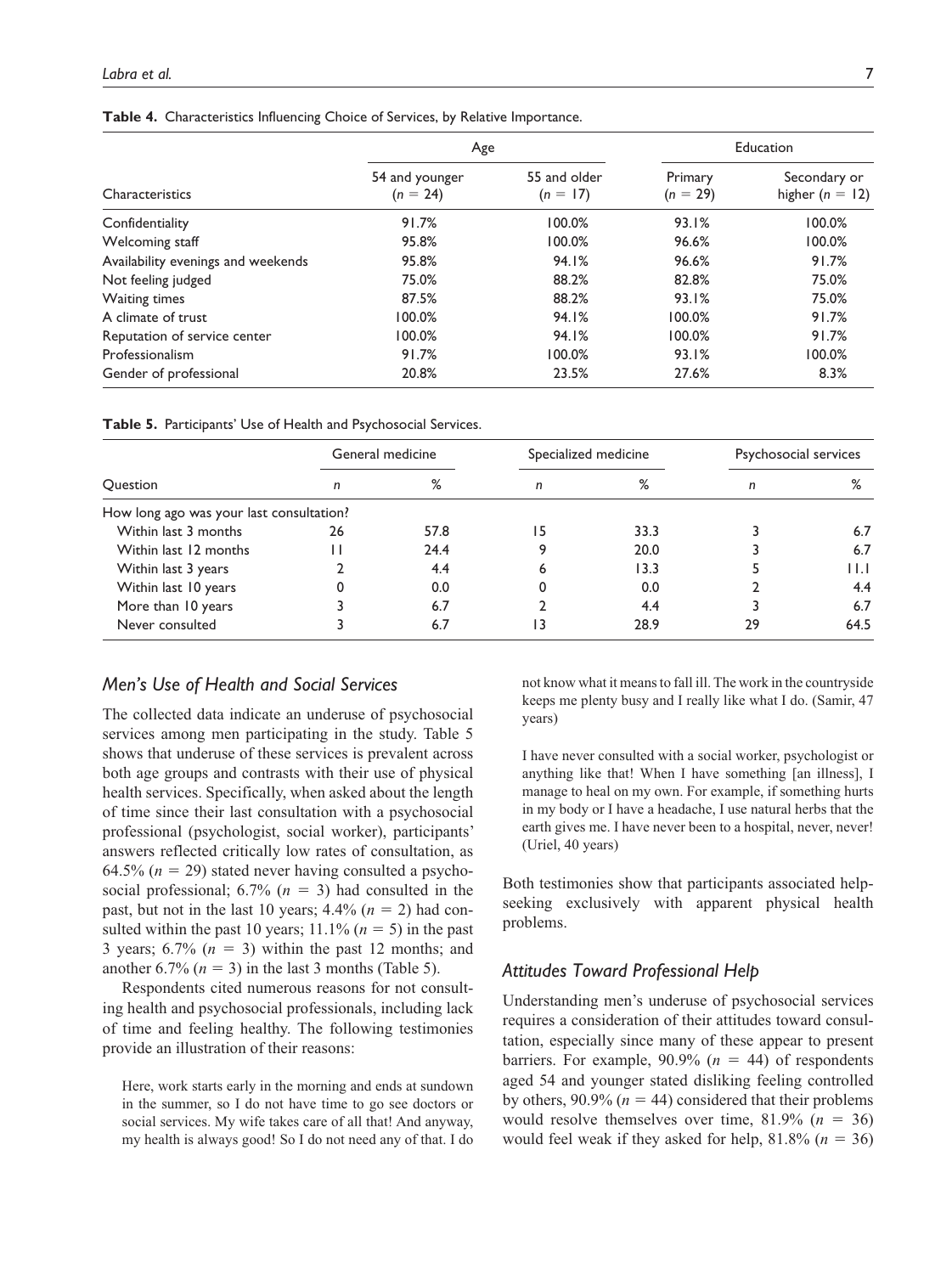stated not knowing what services are available, as well as feeling embarrassed by talking about personal issues, and 90.9%  $(n = 44)$  indicated that in the event of difficulties they would attempt to find a solution alone. The same attitudes were proportionally higher among men aged 55 or older.

These data were also cross-referenced with the education variable. Men with secondary and higher education displayed a greater openness toward consultation. Men with only a primary education, however, exhibited a high reticence toward consulting someone about a personal problem: all participants stated that they do not like feeling controlled by others, that their problems would resolve themselves over time, and that they would feel weak if they asked for help.

# **Discussion**

The objectives of the present study were (a) to identify the motivations and hindrances influencing men's helpseeking and (b) to identify men's needs in relation to health and social services. In relation to the first objective, the results indicate that a majority (64%) of men exhibited favorable attitudes toward seeking help (i.e., stated an intent to seek help) in case of need. The characteristics shared by those most prone to such attitudes were: employment, secondary or higher education, income above minimum-wage levels, and having a life partner. Thus, a measure of socioeconomic stability appears to be a common thread of favorable attitudes toward help-seeking: these men are educated, have stable incomes, and receive support from their partners. These results, therefore, contradict those of some previous studies, which have argued that men living in rural zones are reticent to seek help (Berry et al., 2011; Polain et al., 2011; Roy & Tremblay, 2015; Tremblay et al., 2016). This proved to be the case of only 36% of the sample analyzed in the present study.

Considering the results within the framework of the ecosystemic model developed by Bronfenbrenner (1977), men's stated intent to seek help in case of need may be influenced by elements located within the mesosystem and ontosystem. Thus, it is possible that a life partner's influence on help-seeking (positive mesosystem) and the influence of education (protective ontosystem) on perceptions of gender roles both act against a hegemonic traditional masculinity and its stereotypes, such as that men, especially in rural communities, do not seek help. These remain hypothetical inferences that have yet to be fully explored in future research. Nevertheless, the present study and others do suggest that perhaps a measure of optimism is justified: we may be witnessing a paradigm shift in attitudes toward help-seeking among men living and working in communities and professions considered traditional. If this is the case, the change is likely influenced by education and its impact on perceptions of male gender roles and masculinity in connection with helpseeking (Labra, Maltais, & Tremblay, 2017). It appears that the ontosystem plays a key role in shaping such attitudes in men with above-primary education levels.

However, men aged 55 and older exhibited reticence toward seeking help when faced with problems, even while acknowledging that help could be beneficial. Instead, they choose to resolve their problems alone. These results may be linked with the lower education levels of this age group of respondents (fragile ontosystem) and with traditional perceptions of masculinity as anchored in self-sufficiency (Elliot-Schmidt & Strong, 1997). In addition, the men participating in the study all worked in a highly masculinized agricultural milieu and have lived their lives in rural communities where traditional masculine values remain prevalent. This must also be considered as a contributing factor in their inhibition toward seeking help. Previous studies have reported that accepting help may be threatening the sense of masculinity of men living in rural regions (Berry et al., 2011; Morrissey & Reser, 2007; Polain et al., 2011). Transposing this into the Bronfenbrenner (1977) model, the macrosystem —norms and ideologies communicated by the prevailing culture—appears as the source of hindrances to helpseeking among older men, through codes of masculinity with which they have been imprinted since a young age. For Robertson et al. (2010) and Sturgeon and Morrissette (2010), masculinity in rural communities is associated with practices that strengthen feelings of pride and autonomy in men. Against this background, since seeking help goes against these practices, it may easily be interpreted as a sign of weakness and nonmasculinity (Labra et al., 2018). Admitting to needing help diminishes these men's belief that they can resolve their problems autonomously and undermines their masculine identity in a rural context marked by gendered values and roles.

Men aged 54 and younger, by contrast, exhibit more open attitudes to both seeking and receiving help. This seems a positive bellwether: younger men appear to base their perceptions of help-seeking more on the benefits they may derive from assistance when in need. For these men, therefore, gendered influences, as represented in the hegemonic masculinity<sup>3</sup> model outlined by Perron  $(2014)$ and Roy and Tremblay (2012), are of lesser importance.

On the level of gender roles, although the results do not show some differences in relation to the age variable, men aged 55 and older displayed relatively more difficulty in expressing their emotions, talking about feelings during sexual relations, expressing tenderness, communicating affective needs to their partners, and revealing their emotions. Moreover, cross-referencing data on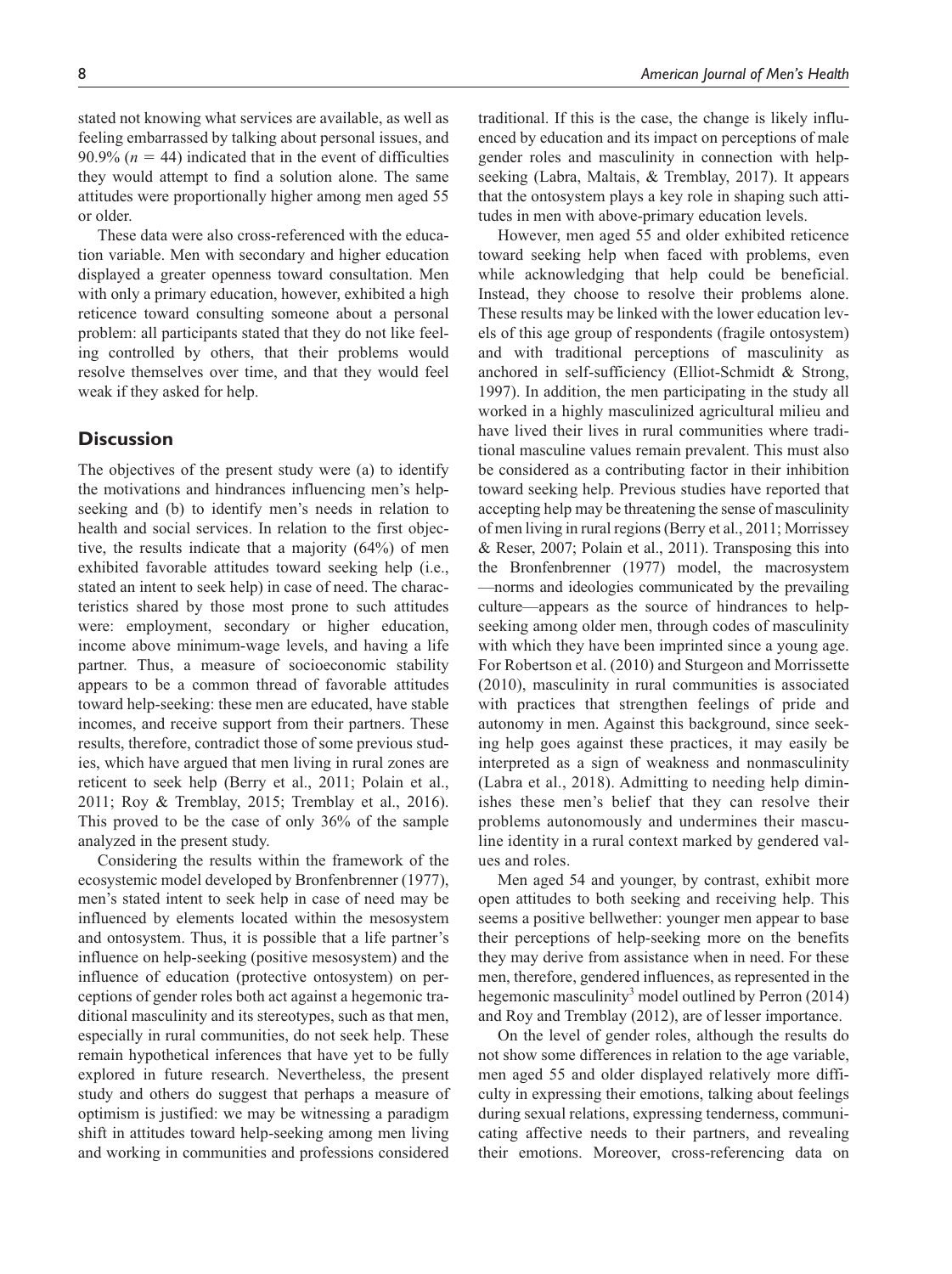education and views on gender roles among men aged 55 and older shows that they held more traditional perspectives than did other subgroups in the sample. These results parallel those of Tremblay et al. (2016) and Houle, Mishara, and Chagnon (2005), who also concluded that men have difficulty showing their emotions and tend to attempt solving problems alone.

With regard to the second objective (i.e., to identify men's needs in relation to health and social services), men aged 55 and older all expressed a desire for health and social services where they are welcomed by friendly staff, that are professional, and that guarantee their confidentiality. Respondents were especially concerned with the topic of confidentiality: they live in closely-knit communities where nearly everyone knows everyone else and so do not want their personal difficulties to become public knowledge among their neighbors. In addition, the importance of confidentiality and welcoming staff has been identified previously in other studies (Lajeunesse et al., 2013; Tremblay et al., 2016). Younger participants were more concerned with a climate of trust and the good reputation of service centers. It is worth noting that all the aforementioned elements are exosystem factors affecting men's help-seeking: health and social services networks should acknowledge these factors in designing the offer of services available to men and in bringing about relevant changes to the helping relationship (Bizot, Viens, & Moisan, 2013). The gender of professionals did not seem to be either a significant motivator or hindrance to men's help-seeking. In fact, among all participants, this was the factor least frequently described as important; participants with secondary or higher education were fewest to consider it important.

In terms of consultation behaviors, the results clearly denote a worrisome underuse of psychosocial services. It is essential to note that all participants had been exposed to the extreme event of one of the strongest earthquakes ever recorded. That a majority of the men stated they had never consulted a psychosocial professional likely means that they have never received any psychosocial support to help them overcome the earthquake's impact on mental health. As Tremblay et al. (2016) argue, men's underuse of health and psychosocial services is strongly linked to factors linked with traditional male socialization. As discussed above, such factors are located in the macrosystem within the ecosystemic model. The cultural sphere, therefore, had a significant influence on participants' behaviors in the context of their rural communities.

Furthermore, the men most disinclined toward helpseeking expressed attitudes and perceptions that constitute barriers to consultation. In order of importance, these were: disliking feeling controlled by others, believing that problems will resolve themselves with time, feeling weak when asking for help and not knowing what services are available. This was especially true for men aged 55 and older. As other studies have reported, feelings of autonomy are a source of pride for men in rural contexts (Robertson et al., 2010; Sturgeon & Morrissette, 2010). This is closely linked with male gender roles, specifically the goal of freedom in relations with others and the importance of control over solutions to problems (Tremblay et al., 2016). Thus, traditional male perceptions and roles provide at least partial explanation for the underuse of available services observed among participants. As noted previously, however, men with aboveprimary education levels exhibited a more open attitude toward available services and held perceptions less tied to notions of autonomy and male pride. This observation calls for both guarded optimism and farsighted planning: younger men have greater access to education than their predecessors and may, therefore, develop increasingly healthier attitudes toward help-seeking, but as a result health and social service providers will need to adapt their service offers to a clientele that is likely to expand in the coming years and decades.

# **Conclusion**

The present article outlined a study of help-seeking in men living in a rural community in the Chile Central Valley who had been exposed to a major earthquake event in 2010. The study results indicate that the shared characteristics of men most favorably disposed towards helpseeking are: employment, secondary-level or higher education, income above minimum-wage levels, and living with a life partner. The authors caution, however, that these variables must be subjected to further study, based on a larger sample size, in order to confirm or invalidate the findings.

Participant testimonies indicate that men underuse available health and social services. Particularly worrisome is the low rate of consultation with psychosocial services since the earthquake in 2010. The reticence factors noted in participant testimonies were related to perceptions of available services and notions of masculinity influenced by traditional male socialization: a macrosystem suffused with gender codes imprinted on men since childhood. This appears to be especially true for men aged 55 and older and those with lower education levels. The testimonies of men with above-primary education levels signaled a greater openness toward seeking out available services. The generational shift in mentalities appears closely linked with the significant influence of education (positive ontosystem) on perceptions of male roles and help-seeking.

Measures to adapt interventions and services offered to men in rural regions should take into account an ecosystemic perspective of their reality. When considering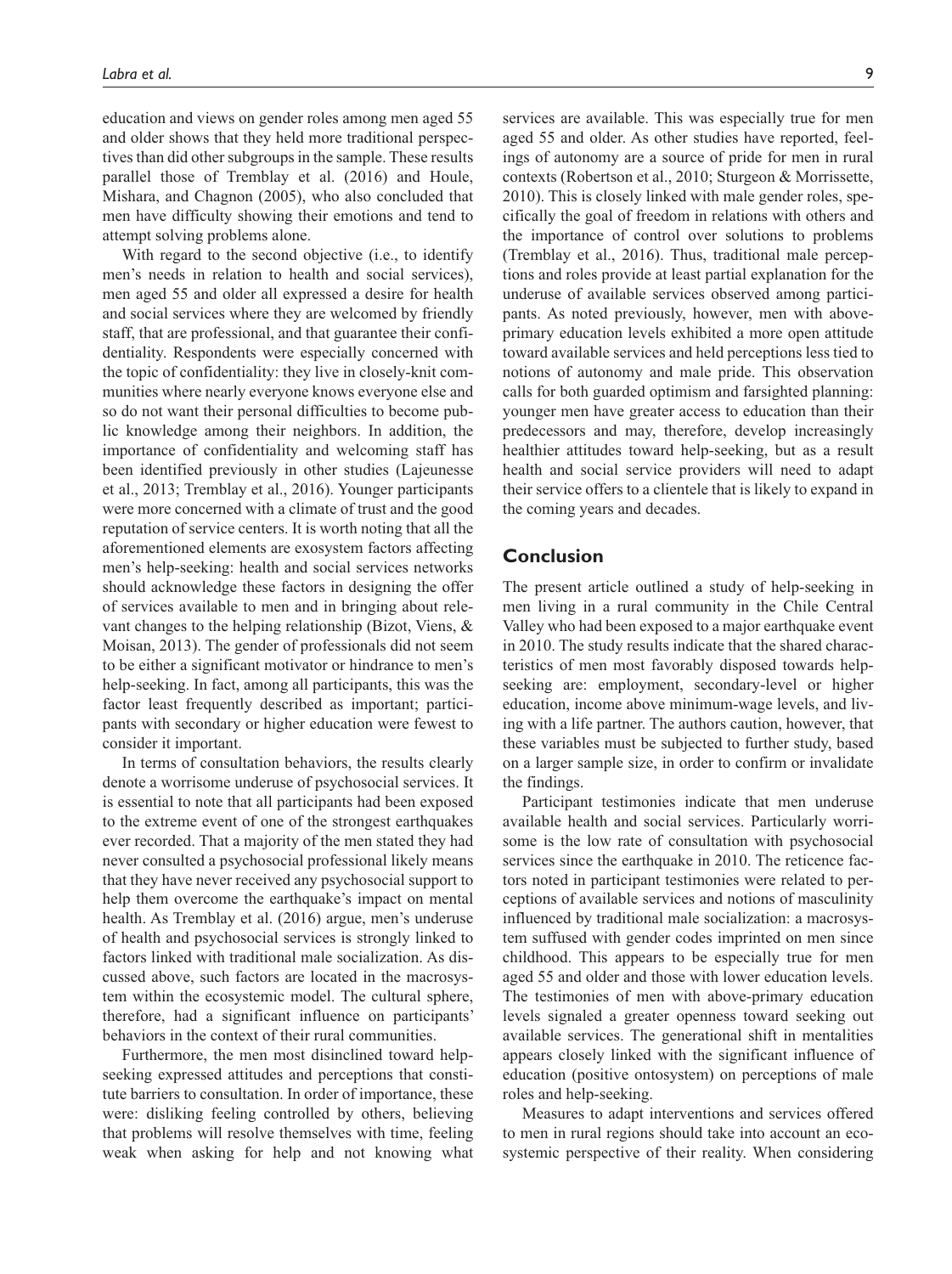the effects of exposure to a disaster event, such an approach broadens the focus of analysis to include not only the affected individuals, but also the multilayered environments (cultural, social, governmental) and masculine socialization processes that may contribute to aggravate physical and mental health problems.

# *Limitations*

The study presents limitations with regard to data: although the interviews allowed for the collection of significant amounts of information on help-seeking in a rural context, the data do not allow for the extrapolation of results due to the limited sample size (45 participants). Thus, while the results remain specific to the local context under study, they nevertheless open up avenues for further, broader studies, including meta-analyses, that consider other geographical regions, whether in Chile or elsewhere. Also worth noting, snowball sampling carries a risk of producing nonextrapolable results, since the sample remains confined to a population of the personal connections of participants. It is possible, therefore, that the sample is not more broadly representative. Other limitations include the composition of the sample, since it was concerned exclusively with men in the general population: the viewpoints of health and social services professionals, whether male or female, in Pencahue or elsewhere, would provide a complementary perspective. The method of analysis presents weaknesses linked with the influence of the authors' subjectivity on the choice of themes, as well as a reliability problem stemming from data coding processes. A final limitation stems from the timeframe of the study, conducted 6 years after the disaster event whose consequences constituted the subject of inquiry. This must be considered in assessing results, since different extents of time between cause and effect may produce different outcomes. The identification of these limitations can guide further related studies and may help to confirm the findings presented above.

# **Interview Guide**

# *Relationship With Services*

- When faced with problems, what do you do?
- What do you feel when you are distressed or sad and someone tries to help you?
- How do you feel when consulting a health professional (family physician, chiropractor, dentist, etc.)?
- How do you feel when consulting a psychosocial professional (psychologist, social worker, counselor, etc.)?
- How do you feel when asking for help?

• What characteristics should a psychosocial service display in order for you to feel at ease when asking for help?

# *Gender Roles*

- How do you express your affective needs to your spouse?
- What place do family, household, and health occupy in your life?
- When do you have time to relax?
- What do you think about men who touch other men?
- What is your opinion on talking about personal matters with other men?

# *Values*

• What place do the following occupy in your life: work, family, spouse/partner', friends, consumption of material goods, pleasure, autonomy, quality of life?

# *Physical and Mental Health*

- Following the earthquake of 2010, did you experience physical health problems that you had never experienced previously?
- Before the earthquake of 2010, did you experience physical health problems?
- Have you in the past experienced or do you at present experience mental health problems?

# *Help-Seeking*

- What is the probability that you would ask for help or advice if you were faced with a personal problem or emotional distress within the next four weeks?
- When was the last time you consulted a psychosocial professional?
- Do you feel that the health and psychosocial services available to you are sensitive to the needs of men who have been exposed to a natural disaster?
- Do you believe that services designed specifically for men should be available in the event of a natural disaster?
- Today, when you consider the after effects of the disaster, what do you believe would help you?
- What helped you to get through the events of 27 February 2010?
- What do you think could have helped you to more easily get through the events of 27 February 2010 and the days and weeks that followed?
- In your opinion, what are your strengths as a man?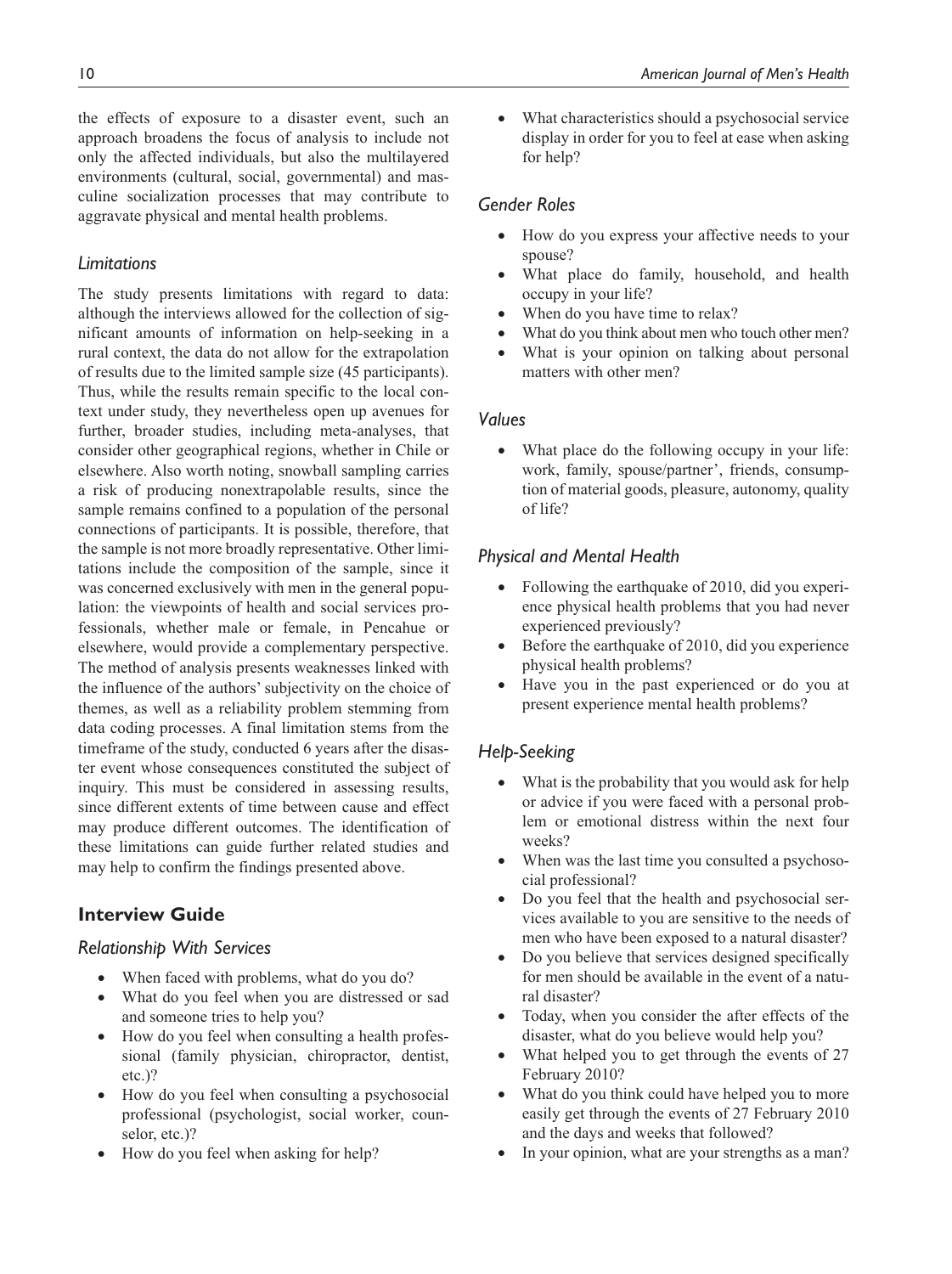# *Support*

- Among the people in your family and social circles, who is a source of help or advice when you are in need?
- After the events of 2010, did you consult with any professionals to seek help in adapting to the changes?
- What kind of help did you receive in getting through these life events?
- Have you refused help or advice from certain people?
- Did you consult with any professionals to seek support throughout these events?

### **Declaration of Conflicting Interests**

The author(s) declared no potential conflicts of interest with respect to the research, authorship, and/or publication of this article.

## **Funding**

The author(s) received no financial support for the research, authorship, and/or publication of this article.

### **Notes**

- 1. The earthquake occurred on February 27, 2010, at 3:45 a.m. local time, off the coast of the Central Valley. At magnitude 8.8Mw (moment magnitude scale), it was one of the strongest earthquakes ever recorded and caused major damages across the region.
- 2. The minimum monthly salary in Chile, as of June 2018, is US\$435 for workers aged 18–65, as mandated by Bill 20.935, enacted 2018 (Ministerio del Trabajo y Previsión Social, 2018).
- 3. Hegemonic masculinity has been defined "as the prevailing configuration of practices that legitimate men's dominant position in society and justifies the subordination of women and other, marginalized, forms of masculinity" (Labra et al., 2017).

## **References**

- Alston, M. (2012). Rural male suicide in Australia. *Social Science & Medicine*, *74*, 515–522.
- Barney, L. J., Griffiths, K. M., Jorm, A. F., & Christensen, H. (2006). Stigma about depression and its impact on helpseeking intentions. *Australian & New Zealand Journal of Psychiatry*, *40*, 51–54.
- Berger, J. L., Addis, M. E., Green, J. D., Mackowiak, C., & Goldberg, V. (2013). Men's reactions to mental health labels, forms of help-seeking, and sources of helpseeking advice. *Psychology of Men & Masculinity*, *14*, 433–443.
- Berry, H. L., Hogan, A., Owen, J., Rickwood, D., & Fragar, L. (2011). Climate change and farmers' mental health: Risks and responses. Asia *Pacific Journal of Public Health*, *23*, 1204–1325.
- Bizot, D., Viens, P., & Moisan, F. (2013). *La santé des hommes: Les connaître pour mieux intervenir*. Saguenay: Université du Québec à Chicoutimi et ASSS du Saguenay-Lac-Saint-Jean.
- Bronfenbrenner, U. (1977). Toward an experimental ecology of human development. *American Psychologist*, *32*, 513.
- CASEN. (2011). *Encuesta de Caracterización Socioeconómica Nacional: Indicadores de Pobreza*. Santigo, Chile: Gobierno de Chile. Retrieved from [http://observatorio.](http://observatorio.ministeriodesarrollosocial.gob.cl/layout/doc/casen/pobreza_casen_2011.pdf) [ministeriodesarrollosocial.gob.cl/layout/doc/casen/](http://observatorio.ministeriodesarrollosocial.gob.cl/layout/doc/casen/pobreza_casen_2011.pdf) [pobreza\\_casen\\_2011.pdf](http://observatorio.ministeriodesarrollosocial.gob.cl/layout/doc/casen/pobreza_casen_2011.pdf)
- Elliot-Schmidt, R., & Strong, J. (1997). The concept of wellbeing in a rural setting: Understanding health and illness. *Australian Journal of Rural Health*, *5*, 59–63.
- Fragar, L., Stain, H. J., Perkins, D., Kelly, B., Fuller, J., Coleman, C., & Wilson, J. M. (2010). Distress among rural residents: Does employment and occupation make a difference? *Australian Journal of Rural Health*, *18*, 25–31.
- Fuentes Lagos, R. (2014). *Actualización del plan de desarrollo comunal, comuna de pencahue 2014–2018*. Chile: Pladeco, Ilustre Municipalidad de Pencahue. Retrieved from [http://](http://mpencahue.cl/transparencia/documents/PLADECO%20PENCAHUE/PLADECO%20PENCAHUE.pdf) [mpencahue.cl/transparencia/documents/PLADECO%20](http://mpencahue.cl/transparencia/documents/PLADECO%20PENCAHUE/PLADECO%20PENCAHUE.pdf) [PENCAHUE/PLADECO%20PENCAHUE.pdf](http://mpencahue.cl/transparencia/documents/PLADECO%20PENCAHUE/PLADECO%20PENCAHUE.pdf)
- Goodman, L. A. (1961). Snowball sampling. *The Annals of Mathematical Statistics*, *32*, 148–170.
- Handcock, M. S., & Gile, K. J. (2011). Comment: On the concept of snowball sampling. *Sociological Methodology*, *41*, 367–371.
- Harding, C., & Fox, C. (2015). It's not about "Freudian couches and personality changing drugs" An investigation into men's mental health help-seeking enablers. *American Journal of Men's Health*, *9*, 451–463.
- Houle, J., Mishara, B. L., & Chagnon, F. (2005). Le soutien social peut-il protéger les hommes de la tentative de suicide? *Santé mentale au Québec*, *30*, 61–84.
- Hull, M. J., Fennell, K. M., Vallury, K., Jones, M., & Dollman, J. (2017). A comparison of barriers to mental health support-seeking among farming and non-farming adults in rural South Australia. *Australian Journal of Rural Health*, *25*, 347–353.
- Labra, O., Maltais, D., & Tremblay, G. (2017). Chilean men exposed to the major earthquake in 2010: Investigation of the impacts on their health. *American Journal of Men's Health*, *11*, 392–403.
- Labra, O., Tremblay, G., Ependa, A., & Gingras-Lacroix, G. (2018). Men's help-seeking and health in natural disaster contexts. *Global Journal of Health Science*, *10*, 76.
- Lajeunesse, S. L., Houle, J., Rondeau, G., Bilodeau, S., Villeneuve, R., & Camus, F. (2013). *Les hommes de la région de Montréal: analyse de l'adéquation entre leurs besoins psychosociaux et les services qui leur sont offerts*. Montréal: Regroupement des organismes pour hommes de l'Ile de Montréal.
- Lynch, L., Long, M., & Moorhead, A. (2018). Young men, help-seeking, and mental health services: Exploring barriers and solutions. *American Journal of Men's Health*, *12*, 138–149.
- McCann, T. V., & Lubman, D. I. (2018). Help-seeking barriers and facilitators for affected family members of a relative